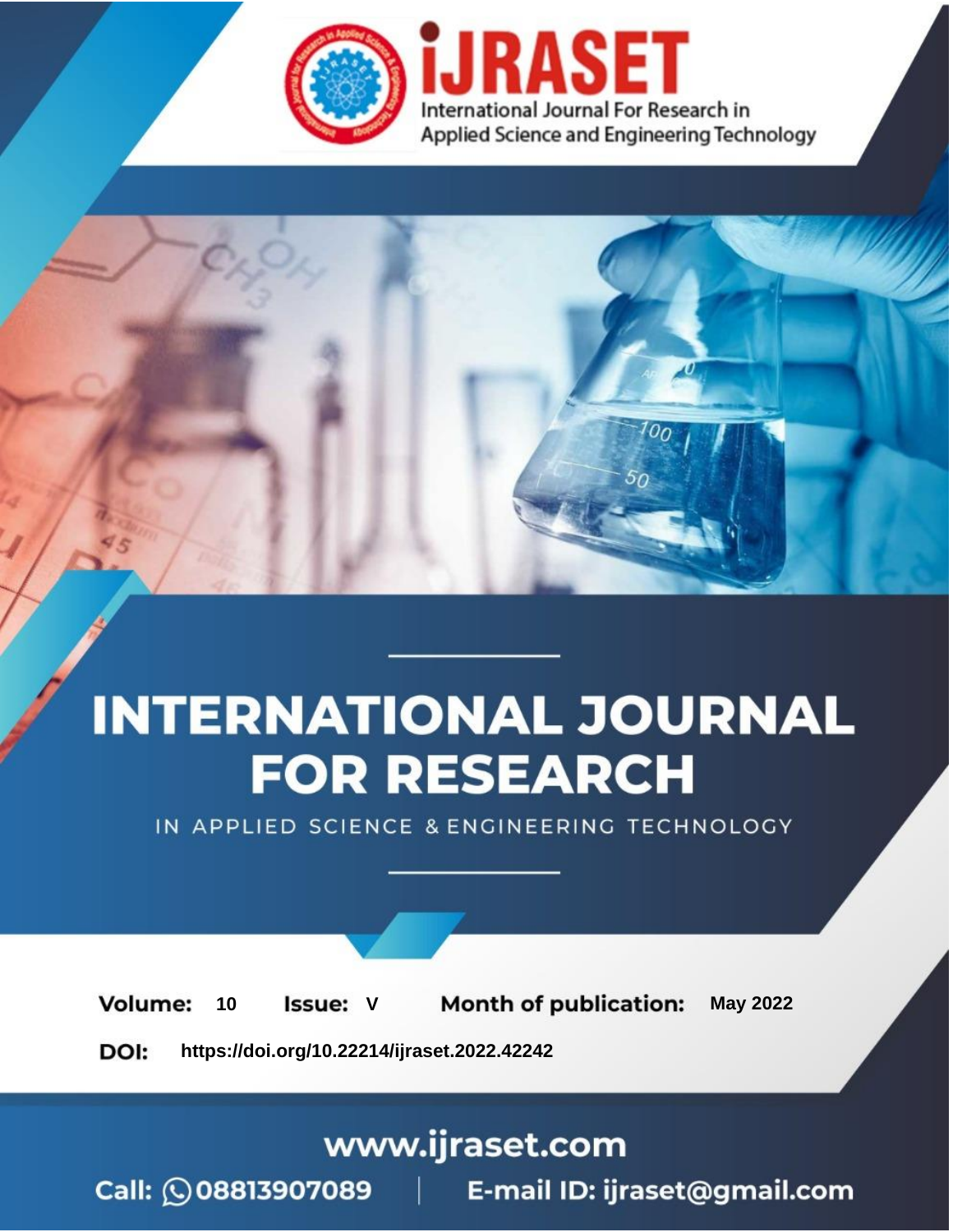

### **Gesture Language Translator Using Raspberry Pi**

Supriya Pawar<sup>1</sup>, Apoorva Bamgude<sup>2</sup>, Sayali Kamthe<sup>3</sup>, Arundhati Patil<sup>4</sup>, Prof. Rajesh Barapte<sup>5</sup> *1, 2, 3, 4, 5Electronics and Telecommunication Engineering, Keystone School Of Engineering, Pune, India*

*Abstract: Sign language is a remarkable development that has evolved over time. Unfortunately, there are some disadvantages associated with this language. When conversing with a speech disabled person, not everyone understands how to interpret sign language. Without an interpreter, communication is difficult. We need a product that is both adaptable and robust. We need to transform sign language so that it can be understood by common people and the differently abled can communicate without hurdles.*

*Keywords: RaspberryPi, Gestures ,Sign Language, Image Detection, Python*

#### **I. INTRODUCTION**

There are more than 70 million people who are mute or hard of hearing. These people can communicate via postures, body movements, eyes, eyebrows, and hand gestures thanks to sign languages. People with hearing and/or speech impairments use sign language as their natural mode of communication. Signs are gestures made with one or both hands accompanied by facial expressions with specific meanings. Although deaf, hard-of-hearing, and mute people can easily communicate with each other, integration in educational, social and work environments is a significant barrier for the differently abled. There is a communication barrier between an unimpaired person who is not aware of the sign language system and an impaired person who wishes to communicate. The use of computers to identify and render sign language has progressed significantly in recent years. The way the world works is rapidly changing and improving due to technological advancements. As programs over the last two decades have progressed, barriers for the differently abled are dissipating. Researchers are working to build gear and software that will help these people interact and learn using image processing, artificial intelligence, and pattern matching approaches. The project's goal is to help people overcome these obstacles by developing a vision-based technology for recognising and translating sign language into text. We want to create a Raspberry Pi application for real-time motion gesture recognition using webcam input in Python. This project combines real-time motion detection and gesture recognition. The user has to perform a specific gesture. The webcam captures and recognizes the gesture(from a set of known gestures) and displays the accurate representation.

#### **II. LITERATURE SURVEY**

- *1)* "SVBiComm: Sign Voice Bidirectional Communication System based on Machine Learning" Nada Gamal Mohammed; Rania Ahmed Abdel Azeem Abul Seoud, 2018 1st International Conference on Computer Applications & Information Security (ICCAIS). The purpose of this study is to create a desktop human computer interface application that will let persons who are normal, "deaf/dumb," or blind communicate more easily. The SVBiComm system allows blind people to hear a voice stating the word gestured by the "deaf/dumb," while the deaf receive a gesture representing the blind's word. SVBiComm operates in two directions. The first is to convert video to speech. The animated word movements are mapped into text using a language knowledge base. The audio is then created using the Text-to-Speech (TTS) API. Processing from speech to video is the second direction. The voice of the blind person is translated into text using the Speech-to-Text (STT) API. Using a 3D graphical model, the natural language is mapped from the database to "deaf/dumb" in a corresponding sign language form. A total of 113 sentences with 244 signals were used to test the system. In speech recognition, the system correctly identified words from 19 different people with a 90% accuracy rate. For picture recognition, the system correctly identified photographs for 21 different people with an 84 percent accuracy rate. The SVBiComm system provides a variety of low-cost facilities that can be utilised in a variety of applications.
- *2)* "Real Time Sign Language Recognition Using a Consumer Depth Camera" Alina Kuznetsova,Laura Leal-Taixe, Bodo Rosenhahn, Proceedings of the IEEE International Conference on Computer Vision (ICCV) Workshops, 2018. Recent improvements in sensing technologies, such as time-of-flight and structured light cameras make hand gesture detection practical.We offer a highly precise approach for recognising static gestures from depth data provided by one of the sensors specified above in this paper. Rotation, translation, and scale invariant characteristics are derived from depth pictures. After that, a multi-layered random forest (MLRF) is trained to categorise the feature vectors, resulting in hand sign recognition.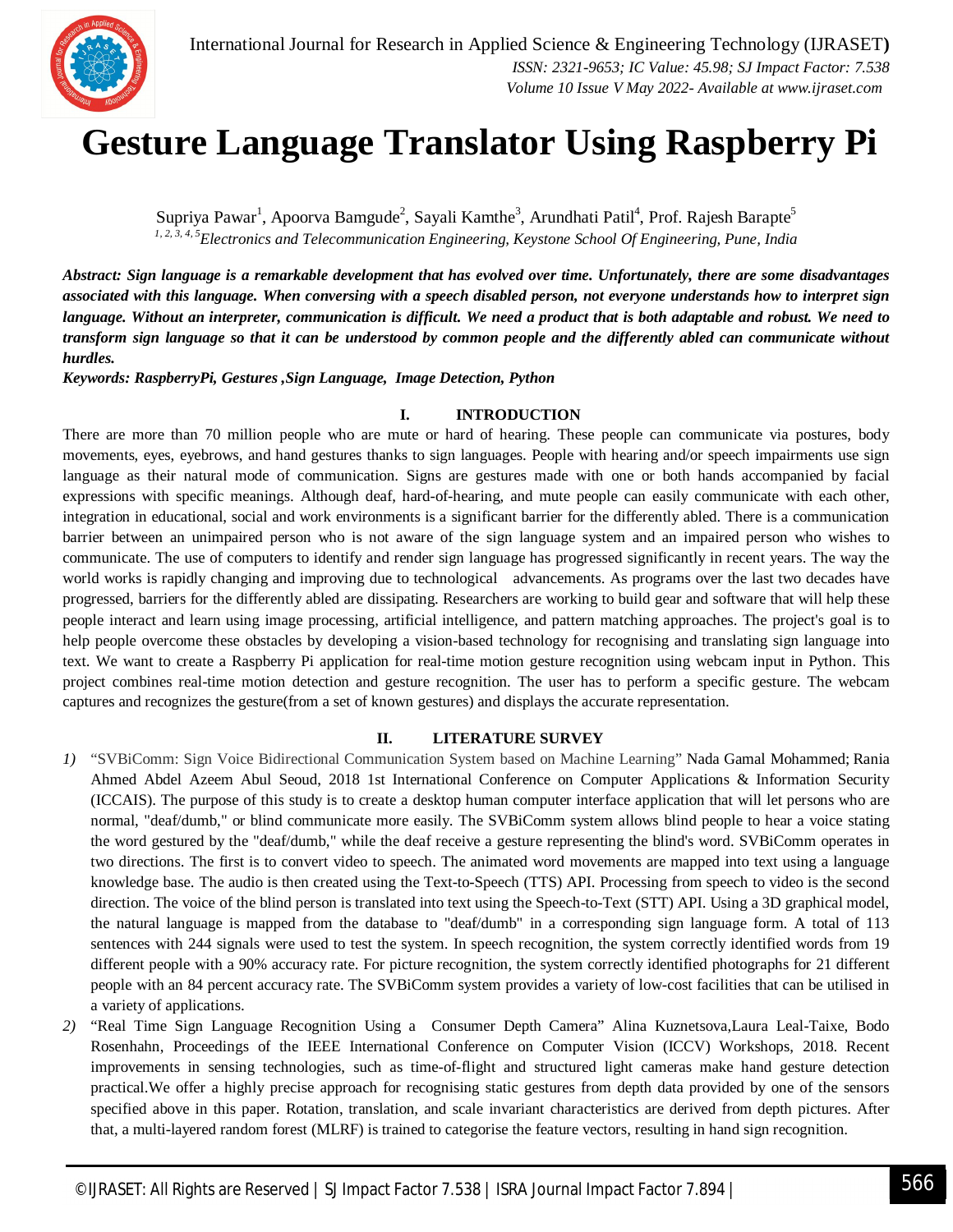

International Journal for Research in Applied Science & Engineering Technology (IJRASET**)**

 *ISSN: 2321-9653; IC Value: 45.98; SJ Impact Factor: 7.538 Volume 10 Issue V May 2022- Available at www.ijraset.com*

- *3)* "American Sign Language Alphabet Recognition using Convolutional Neural Networks with Multiview Augmentation and Inference Fusion" Wenjin Tao, Ming C Leu Engineering Applications of Artificial Intelligence, 2018. From depth images recorded by Microsoft Kinect, this study offers a method for ASL alphabet identification utilising Convolutional Neural Networks (CNN) with multiview augmentation and inference fusion. Our method adds to the original data by producing extra viewpoints, making the training more successful and reducing the risk of overfitting. Our approach comprehends information from many viewpoints during the inference stage for the final prediction to handle the perplexing circumstances produced by orientational fluctuations and partial occlusions. Our technique outperforms the state-of-the-art on two available benchmark datasets.
- *4)* "Vision based sign language recognition"Sadhana Bhimrao Bhagat, Dinesh Rojarkar Journal of Emerging Technologies and Innovative Research (JETIR), 2020. This study suggests an algorithm or approach for an application that will aid in the recognition of Indian Sign Language's various signs. The approach has been designed with a single user in mind. The real-time images will be captured first, and then they will be saved in the directory. By using the SIFT (scale invariance Fourier transform) algorithm, it will be possible to determine which sign has been articulated by the user. The comparison will be done in reverse, and the result will be generated based on matched key points from the input image to the image that has already been saved for a certain letter. In Indian Sign Language, there are twenty-six signs that match to each letter of the alphabet and the proposed algorithm delivers 95% accuracy.
- *5)* "Human-Computer Interaction with Hand Gesture Recognition using ResNet and MobileNet" Abeer Alnuaim,Vikas Tripathi, Hussam Tarazi, Comput Intell Neurosci, 2022. A framework was developed that consists of two CNN models, each of which is trained separately on the training data. To attain better outcomes, the final forecasts of the two models were combined.The main contribution of this study is resizing the images to 64 x 64 pixels, converting them from grayscale to three-channel images, and then applying the median filter, which acts as lowpass filtering to smooth the images and reduce noise, as well as making the model more robust to avoid overfitting. The preprocessed image is then sent into ResNet50 and MobileNetV2, two distinct models. The ResNet50 and MobileNetV2 designs were combined. After using several preprocessing approaches and multiple hyperparameters for each model, as well as different data augmentation techniques, we produced results on the test set for the entire data with an accuracy of roughly 97 percent.

#### **III. PROBLEM STATEMENT**

To implement Gesture Language Translator using Raspberry Pi. Hand signals and gestures are used by the differently abled to communicate. Unimpaired people find it difficult to understand this language As a result, a system that identifies various signs and gestures and relays information is required. It connects people who are challenged with others who are not.

#### **IV. OBJECTIVE**

- *1)* The primary purpose of gesture language translator is to create a system that can recognise different human gestures and translate into text. Vision-based hand gesture interfaces require real-time hand detection and gesture recognition to do this.
- *2)* Promotes greater sensitivity and awareness of the deaf and hard of hearing communities.
- *3)* The outcomes allow signers and non-signers to communicate successfully, effortlessly, and instantly in their respective languages.
- *4)* The capacity of this technology to open up discussions between signers and speakers in the marketplace, employment, schools, health care, and civic institutions is what makes it intriguing.

#### **V. COMPONENTS**

- *A. Hardware*
- *1)* Raspberry Pi 3 Model B+
- *2)* Zebion Webcam 20 Mega Pixel
- *3)* SD Card 32 GB
- *4)* Desktop or Laptop
- *B. Software*
- *1)* Python IDLE
- *2)* Packages: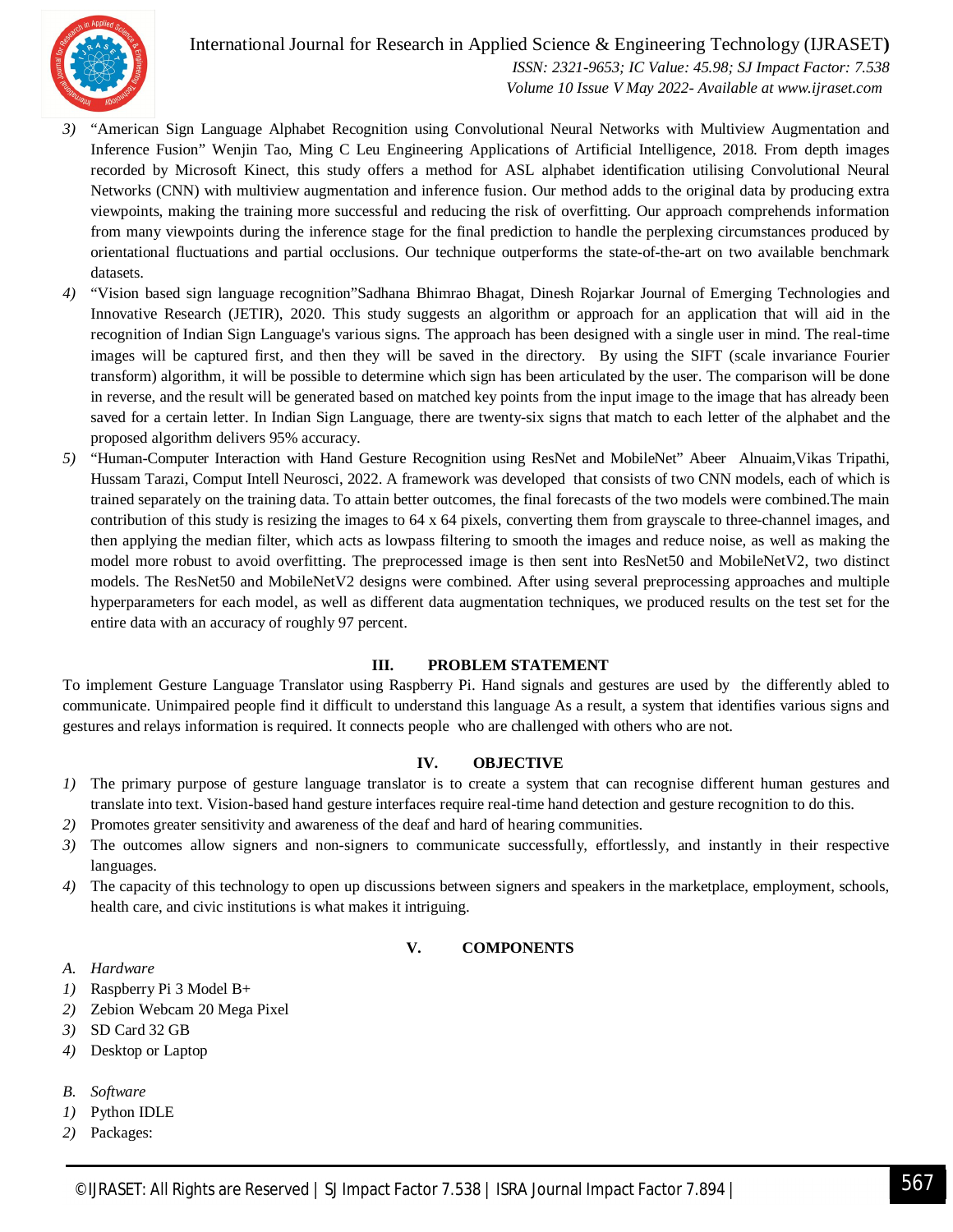

International Journal for Research in Applied Science & Engineering Technology (IJRASET**)**  *ISSN: 2321-9653; IC Value: 45.98; SJ Impact Factor: 7.538 Volume 10 Issue V May 2022- Available at www.ijraset.com*

- *a)* CV2
- *b)* Numpy
- *c)* Mediapipe
- *d)* Tensorflow
- *e)* Tf.keras
- *A. Raspberry PI 3 Model B+*



**VI. DESCRIPTION**

- *1)* Windows and Android operating systems are supported by this computing device.
- *2)* RPi is essentially a low-cost system programming and administration test machine.
- *3)* The BCM2837B0 system-on-chip (SoC) features a 1.4 GHz quad-core ARMv8 64bit processor and a powerful VideoCore IV GPU.
- *4)* Snappy Ubuntu Core, Raspbian, Fedora, and Arch Linux, as well as Microsoft Windows 10 IoT Core, are among the ARM GNU/Linux distributions that can be run on the Raspberry Pi.
- *B. ZEBION Webcam 20 MP*



This full functionality 20 MP camera can deliver smooth and detailed high-quality video. Specifications :

- *1)* Image Sensor CMOS
- *2)* Interface USB
- *3)* Frame Rate 30 FPS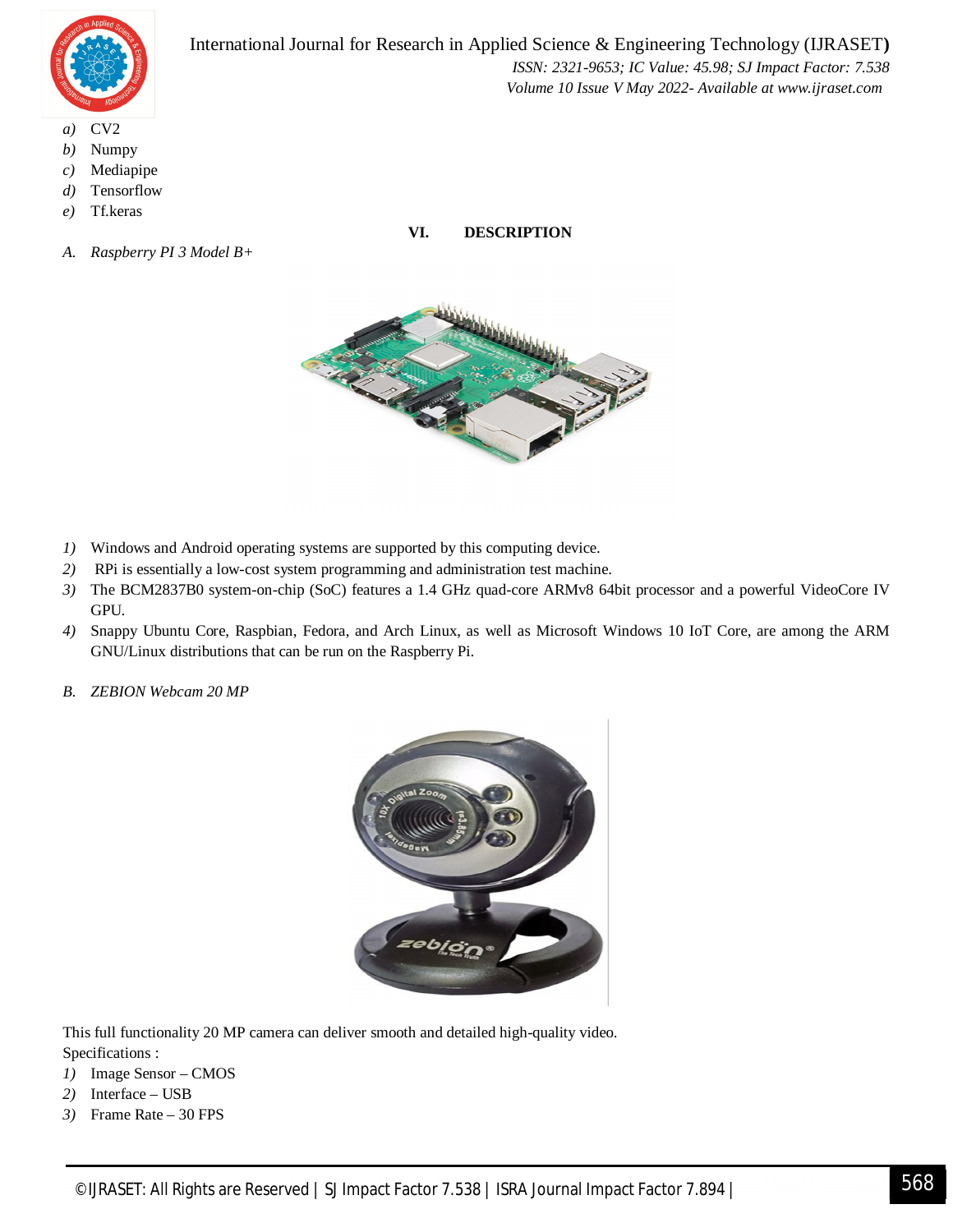

#### **VII. BLOCK DIAGRAM**



#### **VIII. SOFTWARE IMPLEMENTATION**

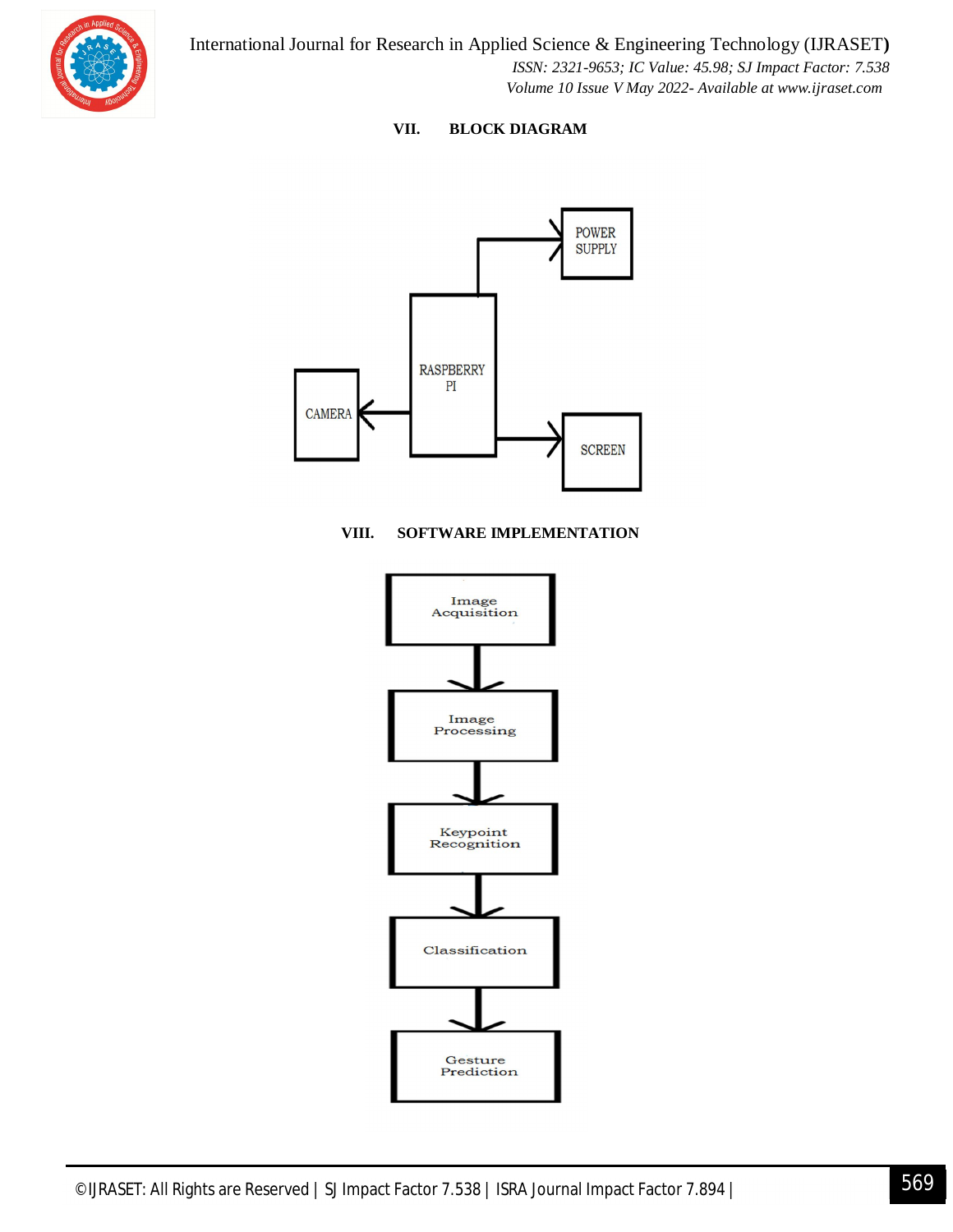International Journal for Research in Applied Science & Engineering Technology (IJRASET**)**



 *ISSN: 2321-9653; IC Value: 45.98; SJ Impact Factor: 7.538 Volume 10 Issue V May 2022- Available at www.ijraset.com*

#### **IX. FUTURE SCOPE**

- *A.* It removes the need for an interpreter.
- *B.* Application that is both mobile and web-based.
- *C.* Image processing should be enhanced so that the system can communicate in both directions, i.e. transform conventional language to sign language and vice versa.
- *D.* Recognize motion-related indicators.
- *E.* Concentrate on turning the gesture sequence into speech.
- *F.* The system may be improved by allowing for multi-language display and speech conversion.

#### **REFERENCES**

- [1] K Amrutha, P Prabu, " ML Based Sign Language Recognition System", IEEE, 2021
- [2] Kshitij Bantupalli, Ying Xie, "American Sign Language Recognition using Deep Learning and Computer Vision", IEEE,2018
- [3] Md. Moklesur Rahman, Md. Shafiqul Islam, Md. Hafizur Rahman, Roberto Sassi, "A New Benchmark on American Sign Language Recognition using Convolutional Neural Network", IEEE,2019
- [4] G. Anantha Rao; K. Syamala; P. V. V. Kishore; A. S. C. S. Sastry, "Deep Convolutional Neural Networks for Sign Language Recognition ", IEEE, 2018
- [5] Ronnie O. Serfa Juan, August C. Thio-ac, Maria Abigail B, "Static Sign Language Recognition Using Deep Learning", International Journal of Machine
- [6] Learning and Computing, Vol. 9, No. 6, December 2019
- [7] Sang-Ki Ko, Jae Gi Son, Hyedong Jung, "Sign Language Recognition with Recurrent Neural Network using Human Keypoint Detection", Proceedings of the 2018 Conference on Research in Adaptive and Convergent Systems, October 2018
- [8] Neena Aloysius, M Geetha, "Understanding Vision Based Continuous Sign Language Recognition", 17 May, 2020